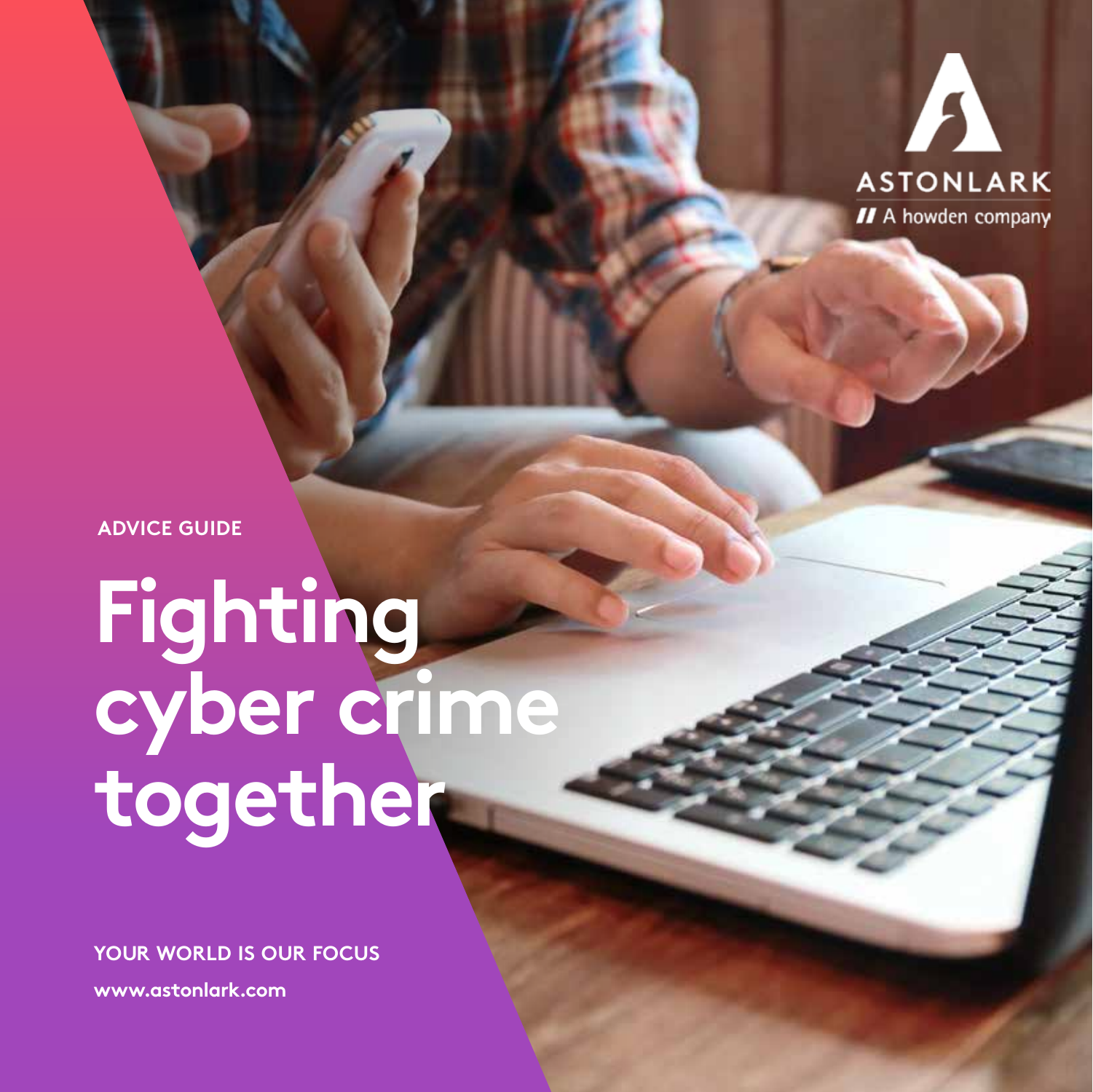Aston Lark Advice Guide Communication of the Communication of the Communication of the Communication of the Communication of the Communication of the Communication of the Communication of the Communication of the Communica

Where important physical assets, such as documents and data, used to be protected by locked doors, security guards, and intruder alarms, our new reliance on technology presents a challenge to effectively protect our digital assets.

Unfortunately, many businesses are still not taking the right steps to protect themselves. Here are a few reasons why:

### **THERE MIGHT BE A "IT'LL NEVER HAPPEN TO US" TYPE OF ATTITUDE**

- Even though the press reports breaches of high-profile FTSE 250 companies, it fails to mention how regularly SMEs are affected.
- There's no central European repository detailing all of the reported breaches.
- When a breach takes place, the companies involved don't make it public knowledge, in order to avoid the stigma of vulnerability.

### **THEY MIGHT BE UNDERESTIMATING THE COST**

Many business managers don't understand how much it actually costs to get the business back on its feet after a cyber breach.

#### **THEY BELIEVE THEY HAVE A ROBUST NETWORK**

IT professionals believe they are fully protected with enhanced physical security and contractual protection from third party suppliers.

# **A broad view of the problem**

Cyber crime is a genuine threat to any business which has a digital presence.

**An attack could not only damage hardware and software, but also result in sensitive, personal and client/supplier information being stolen**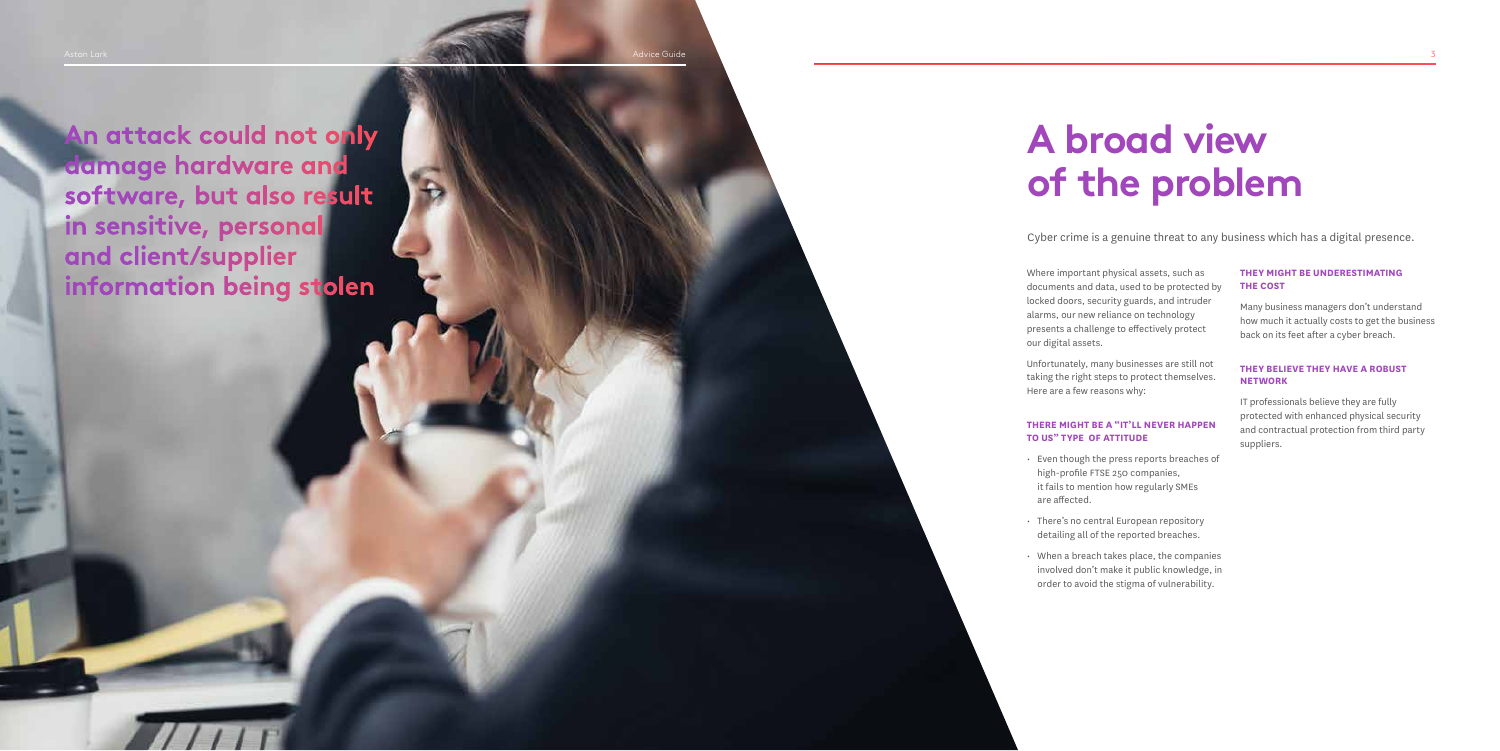Aston Lark Advice Guide Guide Communication of the Communication of the Communication of the Advice Guide Guide

# **A look at the realities**

Malicious attacks and breaches have become more sophisticated, so it's worth knowing what threats your business faces.

From damage to your businesss hardware and software, to the loss of sensitive personal and client/supplier information, here are some of the risks you should consider:

#### **BUSINESS INTERRUPTION**

When systems are put out of action, your income flow could be affected. The level of interruption is dependent on the speed of recovery.

#### **TRANSMITTING VIRUSES**

Damage to a third party caused by a program originating from your system.

#### **LOSS OF INTELLECTUAL PROPERTY**

Theft of digital intellectual property such as creative works or new products.

#### **FIRST PARTY PROPERTY DAMAGE**

Damage to hardware (servers, networked computers, etc.)

#### **REPUTATIONAL DAMAGE**

An attack through social media (Facebook, Twitter, etc.) which could explode into a detrimental PR event.

#### **EXTORTION**

Demanding money (or making another condition) in exchange for sensitive data or information.

#### **LIBEL, SLANDER AND COPYRIGHT**

Email mishaps and off-hand conversations going viral to the detriment of your company.

#### **FINES AND DAMAGES**

Fines issued by the Information Commissioner's Office for breach of the GDPR.

#### **DATA BREACH**

When stored information is compromised.

#### **PRIVACY BREACH**

When the security of customer and/or employee personal data is compromised.

#### **COPYRIGHT**

Inadvertent infringment on another business' or person's copyright.

#### **SOCIAL ENGINEERING**

The methods attackers use to deceive victims into performing actions, often phishing but also phone calls, fake LinkedIn accounts, etc,

#### **RANSOMWARE**

A piece of malicious software that encrypts or blocks access to data or systems, with a decryption key only being provided upon payment of a fee.

 $t$  top:  $-\frac{1}{2}px$ ;

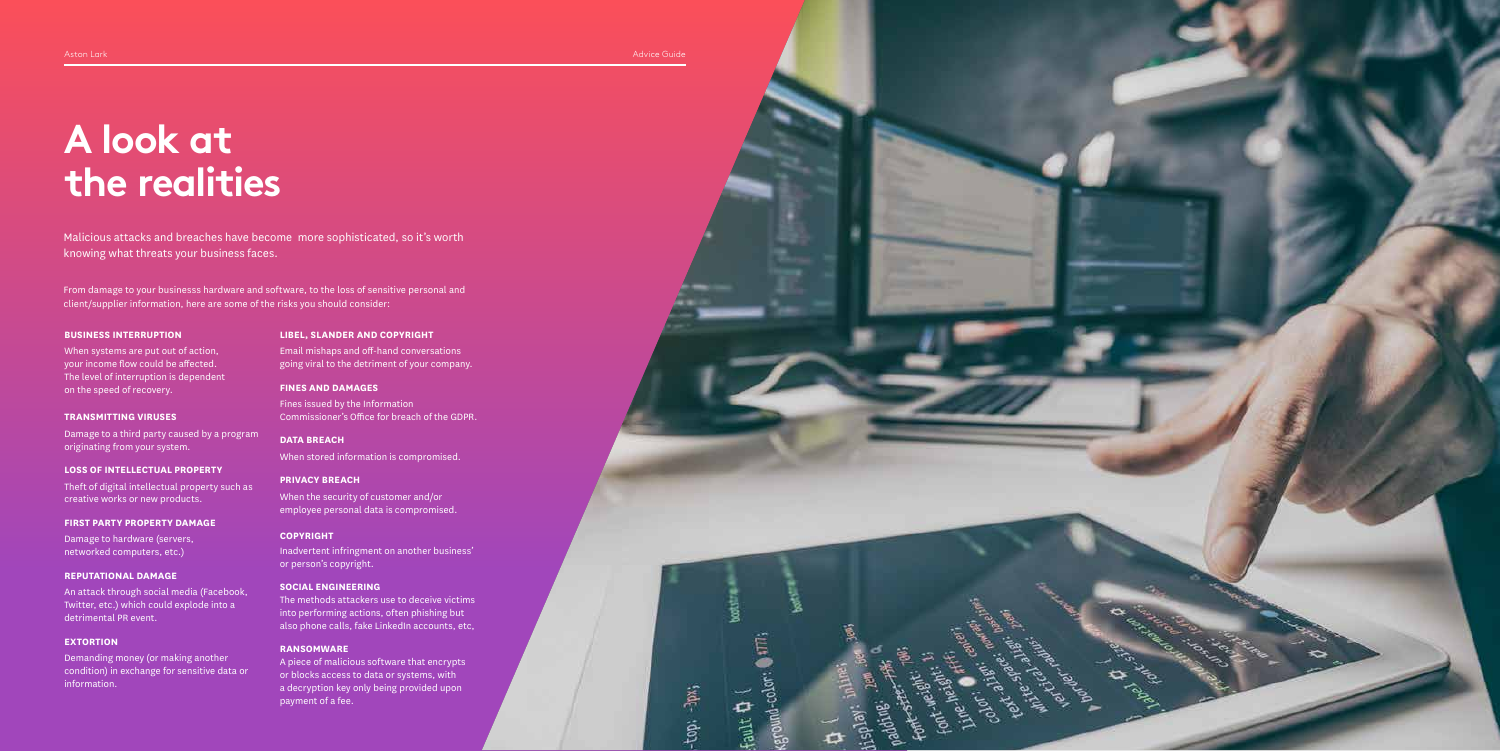## **A look at "Who"**

**Cyber attacks are no longer just restricted to the Sonys and Googles of this world. For every high profile attack we hear about in the press, there are many others that go unreported.**

#### **SMALLER COMPANIES**

Symantec (a leading cyber security organisation behind the Norton Security software) reported that in 2014 attacks on small- and medium-sized companies accounted for 60% of targeted attacks. That accounted for a staggering increase of 30% on the 2013 figures. Symantec added that cyber attacks are the fastest growing crime in the UK, with the number of incidents increasing by 80% since 2010.

Research shows two thirds of Federation of Small Businesses (FSB)\* members have been a victim of cyber crime in the last two years, costing an average of £3,000 per business. This is a serious barrier to growth. Businesses need to take steps to assess the risks of online crime and fraud

\*Source ref: https://www.fsb.org.uk/standing-up-foryou/policy-issues/business-crime/cyber-security

#### **THE 'CLOUD'**

Many businesses see 'Cloud' technology as a safer and more economical alternative to hosting and storing data. Unfortunately, Cloud technology is no different to traditional outsourcing methods. In fact, rather than reducing the risk, it can actually increase risk due to the loss of control to third parties and the fact that data is stored at shared data centres.

Clearly, what was and still, is a significant issue and challenge for FTSE 500 companies is now a serious problem for every business, including yours. If you have any kind of IT footprint however big or small the threat of cyber crime has to be taken seriously.

An example of this is a data breach that happened in June 2018. Typeform is a survey company which suffered a data breach. This breach affected several businesses who use its software to conduct customer surveys/quizzes. Attackers managed to gain access to data backups which contained information people had submitted via these forms.

### **BUT ARE YOU REALLY AT RISK?**

If you have, or do, any of the following, then yes, your business is at risk:

- Require computers for work
- Allow staff to use email and the internet.
- Store any customer or supplier details (specifically addresses and credit card details).
- Have a website.
- Have a transactional website (where customers can send their personal details).
- Keep employee and payroll details on a network.
- Allow suppliers to access your network or an extranet.



Cyber criminals don't discriminate on business size, and they're not all after the same thing.

While it's true that the press only tends to report on attacks at the likes of Sony or Google, there are many more incidents which never get mentioned.

#### **FINANCIAL GAIN**

There are people who have criminal intentions and wish to gather debit or credit card details, and other personal information, which they can use for their own financial gain.

Due to low levels of expertise, this group targets the smaller, 'easier' targets, such as small companies that might not have the resources to employ effective security but still might have a wealth of financial details stored in their systems.

#### **HACKTIVIST**

Digital hackers known as 'hacktivists' are generally assumed to be driven by political or ethical values. One of the most wellknown hacker groups is Anonymous, who have been responsible for a number of high profile attacks. Including an attack on PayPal and MasterCard when they pulled their services from WikiLeaks over the affair of the leaked US embassy cables in November 2010. Lulz Security (or LulzSec), another well known group, were behind the compromise of Sony user accounts in 2011.

#### **ESPIONAGE**

Disgruntled employees, who may have insider information and active login details, are also a potential (and often underestimated) cyber threat.

Competitors, with the wish to obtain insider information, have also been known to use untoward methods to gain an upper hand in a competitive market.

The individuals, groups and organisations behind cyber attacks are located all over the world and are notoriously difficult to track down. And while there is a huge variety in the nature of attacks, here are most, if not all, of the reasons the attacks are carried out: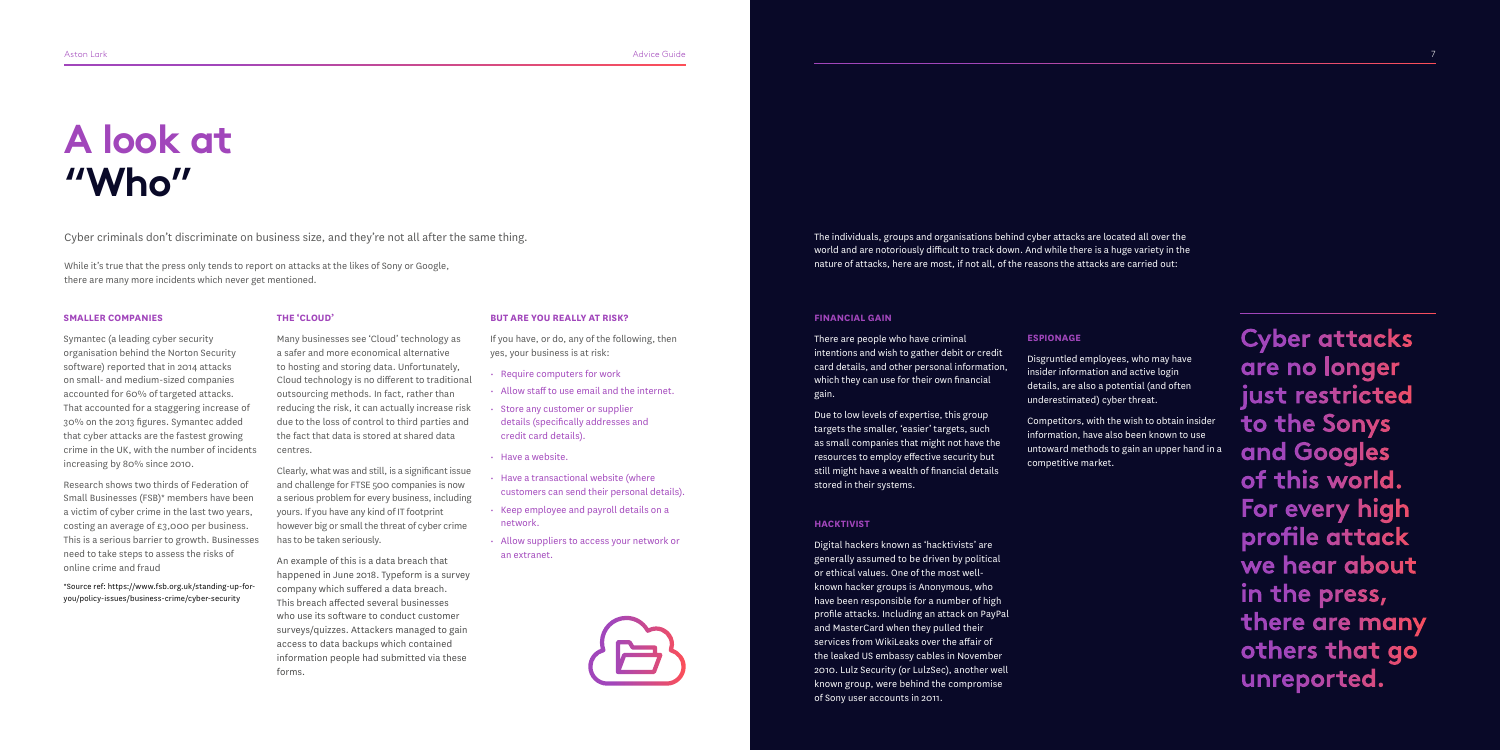Aston Lark Advice Guide Advice Guide Advice Guide Advice Guide Advice Guide Advice Guide Advice Guide Advice Guide

# **A look at "How"**

#### **PHISHING**

Attempting to acquire data such as passwords or banking details by masquerading as a trustworthy email sender.

#### **TROJAN**

A program with a benign capability that conceals another malicious program behind it.

#### **ROOTKIT**

A malicious piece of software designed to enable ongoing access to a computer while hiding the processes or programs from detection.

#### **VIRUS**

A program that can replicate itself and spread from one computer to another.

#### **SPYWARE**

A piece of software that is installed on a computer to collect information about users' actions without their knowledge.

#### **DRIVE-BY DOWNLOAD**

A download that happens without the person's knowledge or without them understanding the implications.

### **FUNDS TRANSFER FRAUD**

A type of fraud that typically involves promising the victim a significant share of a large sum of money. It begins with the fraudster requiring a small up-front payment. If a victim makes the payment, the fraudster then invents a series of further fees for the victim or simply disappears.

#### **MALICIOUS MEMORY STICK**

An Infected USB stick (for example those received by corporate employees as an unsolicited gift) that contains a piece of malicious software that is uploaded when the USB is plugged into a computer.

#### **DD oS (DISTRIBUTED DENIAL OF SERVICE) ATTACK**

This is caused by flooding a website with more traffic than the host server can handle, forcing it offline. It is a favourite tool of 'hacktivist' groups such as Anonymous.

### **CRYPTOJACKING**

The unathorised use of a target's computer systems to mine cryptocurrency.

Cyber criminals are clever, resourceful and unrelenting in finding new ways of getting what they want.

While there are several ways in which attackers can breach your security, here are some common methods they employ.

## **A look at "What"**

#### **PROTECTING YOUR DATA**

The first step is to take a good look at your digital set up and to answer the following questions:

- Are you aware of your obligations under the GDPR?
- What cyber security precautions have you put into place?
- What measures have you taken to keep your customer and supplier data safe?
- Are you aware of the remit of the GDPR and of the financial consequences?
- Do you have the appropriate insurances in place should you become the victim of a cyber attack?

#### **THE NEXT STEP IN THE CASE OF A BREACH**

In such a case, you'll need a clear answer to the following questions:

- What do I do next?
- What is my security policy and disaster recovery plan?

#### **THE COST**

This can be broken down into First- and thirdparty costs. First-party costs involve the cost of recovering the lost data (if at all possible) and the cost of rectifying the disruption (if there was one). Third-party costs, on the other hand, are those you incur from any customer and supplier actions taken against you, as well as what you have to pay in fines and penalties from regulatory bodies such as the Information Commissioner's Office (ICO).



It may be easy to put a monetary value to physical stock, and estimate the risk of its loss, but what about data?

Businesses naturally gather and store much larger amounts of data than physical assets. But because it can be so hard to understand the financial value of the data you hold, it's not always easy to know what measures you need to take to protect it, or what would happen and how to respond if that data were lost.

In addition it is not just a loss of data, it is also access to, if and when the data subject requires it.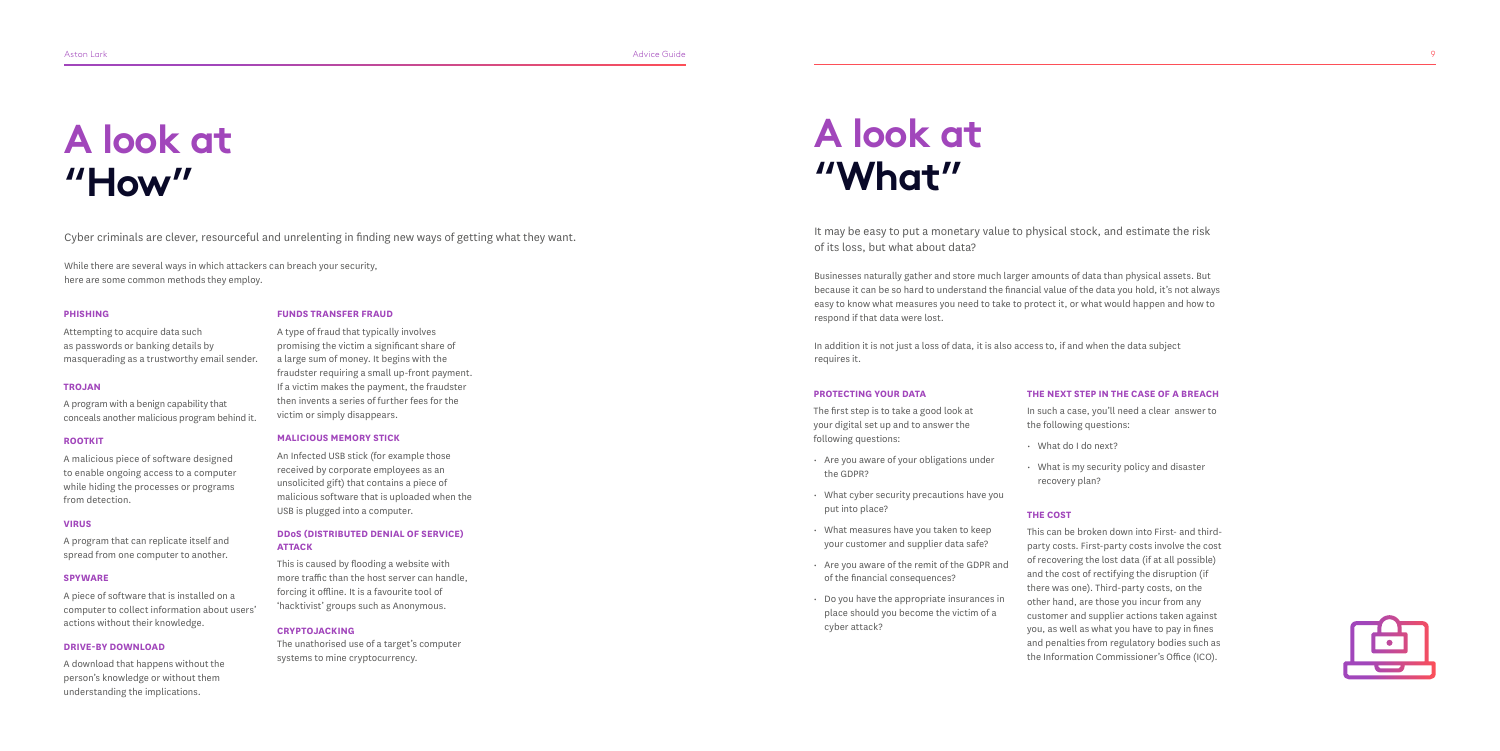Aston Lark Advice Guide 2014 - Advice Guide 2014 - Advice Guide 2014 - Advice Guide 2014 - Advice Guide 2014 - Advice Guide 2014 - Advice Guide 2014 - Advice Guide 2014 - Advice Guide 2014 - Advice Guide 2014 - Advice Guid

### **The GDPR has seven princples which provide:**

- Lawfulness, fairness, transparency
- Purpose limitation
- Data minimisation
- **Accuracy**
- Storage limitation
- Integrity and confidentiality
- Accountability

The Information Commissioner's Office is the UK's independent authority who upholds rights in the public interest. There are a number of enforcements the ICO have imposed since GDPR came into force. You must report notifiable breach to the ICO without undue delay, but no later than 72 hours.

### **IMPACT ON BUSINESSES**

- The reforms create a more efficient business environment by cutting red tape and reducing the costs many businesses must endure if they process personal data across borders.
- The reforms also make new data protection standards extraterritorial by requiring all businesses to comply while they do business in an EU member state.

This ensures that all players within the EU are bound by the same rules, regardless of where they were established. • Finally, the new rules call for data

processors to implement data protection safeguards from the early stages of product and service development to ensure that data protection becomes the norm—by design and by default. This includes appointing a data protection officer (DPO) responsible for data protection compliance.

### **IMPACT ON SMALL AND MEDIUM ENTERPRISES**

The new rules also level the playing field for SMEs by requiring them to:

- Appoint DPOs only when the SMEs' core activities require regular and systematic monitoring, or if they process special categories of personal data (for example, data that reveals racial origin or religious belief);
- Keep processing records only if processing is not occasional or is likely to put rights and freedoms at risk; and
- Report data breaches to individuals only if the breaches place their rights and freedoms at high risk.

# **The GDPR**

The GDPR enables individuals to better control their personal data, regardless of where this data is sent, stored or processed.

> **In situations where SMEs must appoint DPOs, the new rules do not require that officers be full-time employees. The use of ad hoc consultants is sufficient to satisfy this requirement.**

What rights does the GDPR give individuals?

- Right to be informed: Organisations must be transparent about how they use personal data
- Right of access: Individuals have the right to access their personal data
- Right to rectification: Individuals have the right to have their personal data rectified (for example, if it's inaccurate or incomplete)
- Right to erasure: Individuals have the 'right to be forgotten'-meaning, they have the right to have their data deleted
- Right to restrict processing: Individuals have the right to block or suppress processing of personal data
- Right to data portability: Individuals have the right to obtain and reuse their personal data for their own purposes across different services
- Right to object: Individuals have the right to object to processing of their personal data
- Rights in relation to automated decision making and profiling

**WHAT ARE THE MAXIMUM FINES THAT CAN BE IMPOSED?** 

€1O million (roughly £8 million) or 2% of your annual turnover-whichever is higher-for not keeping proper records, violating data breach notification requirements, failing to appoint a Data Protection Officer when necessary, and more

€20 million (roughly £16 million) or 4% of your annual turnover-whichever is higher-for violating the basic principles for processing, ignoring data subjects' rights, incorrectly transferring personal data, and more.

### **WHAT QUALIFIES AS PERSONAL DATA?**

Any information that can directly or indirectly identify a person, such as: Name, identification number, location data or an online identifier

Factors specific to a person's physical, physiological, genetic, mental, economic, cultural or social identity

If you're unsure whether something is personaI data, the best practice is to treat it as such.

Contains public sector information published by the ICO and licensed under the Open Government reserved.

#### **WHERE CAN I GET HELP?**

Support can be found on the ICO website (https://ico.org.uk fororganisations/guide-to-the-general data-protection-regulation-gdpr/)

## **Key Facts about the GDPR**

Contains public sector information published by the Information Commissioner's Office and the European Commission and licensed under the Open Government Licence.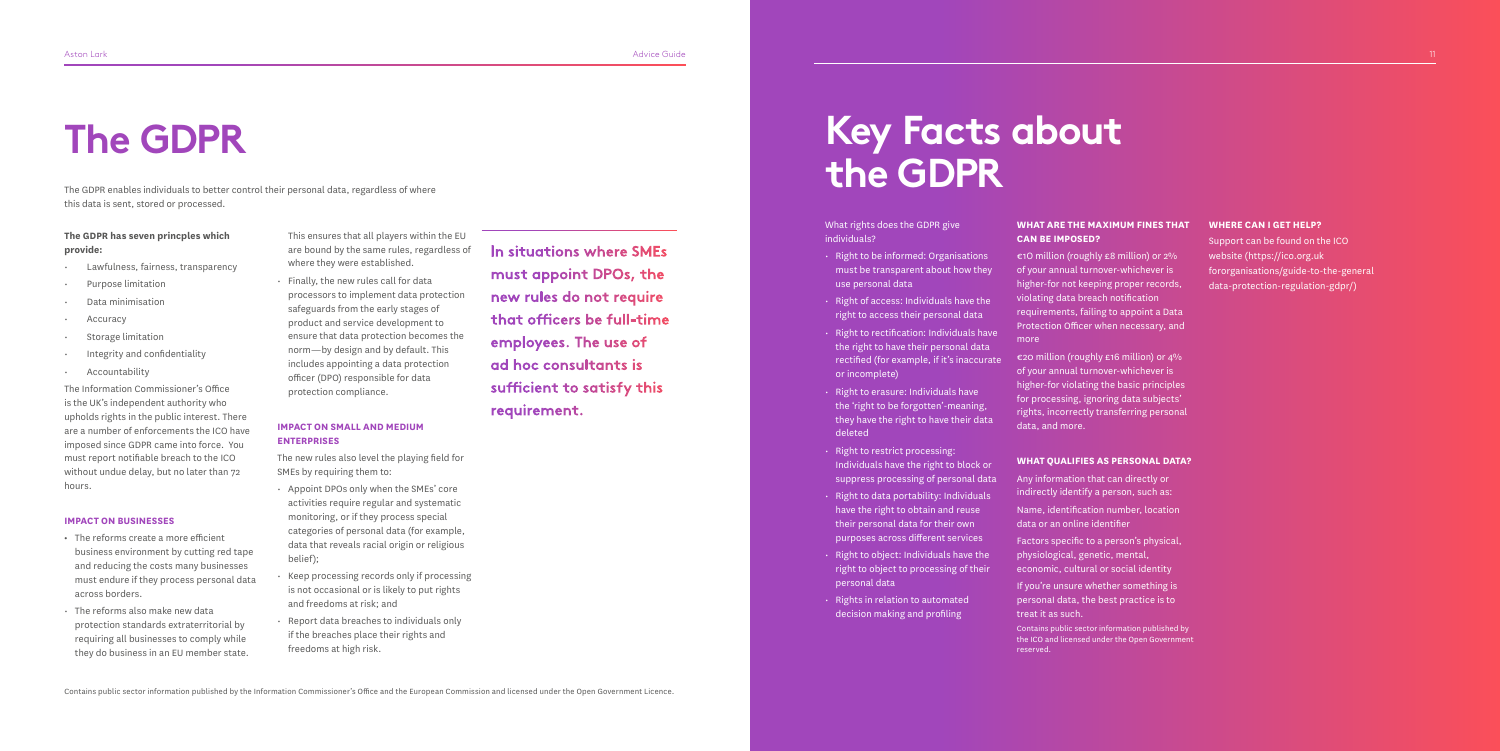#### **INCIDENT**

Digital data has been lost or leaked from the company system. It could be a loss of data from a PC, laptop, mobile phone, or tablet, or it could be misappropriated personal details, a breach of client information, or a full-scale cyber attack.

#### **FINANCIAL CRISIS**

The financial ramifications can begin to stack up after a data breach:

- Possibile regulatory fines.
- Legal action from the wider network of victims.
- Cost of diagnosing the breach and determining what has been lost.
- Cost of reconfiguring networks, re-establishing and increasing security, restoring the data, and rebuilding systems.
- The financial impact on the business' ability to operate.

#### **IT CRISIS**

The IT department or agency needs to quickly assess the situation and answer the following questions:

- Was it a leak, a loss, or has the company been hacked?
- How was the data lost or taken?
- When was it lost or taken?
- Where is the data now?
- Can the leak be contained?
- Will the server have to be shut down?
- Will the server need to be replaced?
- Does the business need to replace its software?
- What does the disaster recovery plan state?

#### **LEGAL AND REGULATORY**

- Legal advisors will need to establish if the incident amounts to a breach for the purposes of GDPR. Not all security incidents amount to personal breaches.
- Legal team will need to maintain a log of the breach, recording the breach management process. This may need to be submitted as evidence to the Regulator.
- In accordance with the GDPR, failure to notify the regulator or affected data subjects can result in a fine up to €10million or 2% of the organisation's global turnover.
- YOU WILL NEED TO Demonstrate there have been learning and consequential improvements to data security following the breach.

#### **PR CRISIS**

The news of a cyber breach can spread quickly, especially through social media, and this can have an immediate effect on people's confidence in the company. This type of situation requires careful management:

- Do customers have to be told that their data is lost?
- Who else has to be informed?
- What is the best way to do this?

You'll need to take swift action and have a carefully managed PR response to regain trust.

# **With most cyber incidents, there are five key stages:**

# **A Denial of Service (DoS) & Business Interruption Scenario**

#### **INCIDENT**

To most competitive companies, access to the internet and internal systems is imperative in order to function normally and provide services to customers. Accordingly, a malicious DoS (or DDoS) cyber attack poses a significant risk of major disruption, which may in turn may have serious financial and reputational ramifications. A swift and effective response is crucial to contain the breach, and mitigate exposure to business interruption losses and third party claims. Some issues to consider are:

#### **FINANCIAL**

- Threat actors may hold the system to ransom until a ransom payment is made;
- As soon as the system is offline, the organisation will be incurring business interruption loss;
- The ICO, or other relevant regulators may impose a fine;
- In the longer term, there may be reputational consequences, with customers switching to alternate providers due to their concerns about unavailable services or security issues.

#### **IT AND FORENSIC EXPERTS**

- IT vendors will provide a quick determination of the cause of the incident, analysis of system logs and securing/isolating affected systems;
- It is crucial to get the system back online as quickly as possible using clean back-ups where possible, and check whether data has been lost or compromised in some way;
- In the longer term, a number of system improvements should be implemented, including protective firewalls, larger and more robust networks to absorb DDoS attacks and monitoring software to keep track of network traffic.

#### **LEGAL AND REGULATORY**

- Determination of whether the event amounts to a personal data breach and whether a notification needs to be made to regulators and law enforcement. Time limits need to be considered for regulators – for example, in the UK the ICO must be notified within 72 hours of awareness of a breach;
- Advise upon preservation of evidence and the importance of ensuring privilege is maintained;
- Advise on potential civil liabilities as a result of system downtime. For example, if customers are prevented from accessing financial records during an attack, this may lead to claims for the distress and inconvenience, and/or lost profits. DDoS attacks could also give rise to claims against service providers for failing to provide contractually-guaranteed service levels.

#### **PR**

- A PR team will be able to draft a carefully curated media response and communications to affected customers.
- If the system remains inaccessible for an extended period of time, the PR team will assist with the ongoing management of media reports and customer expectations.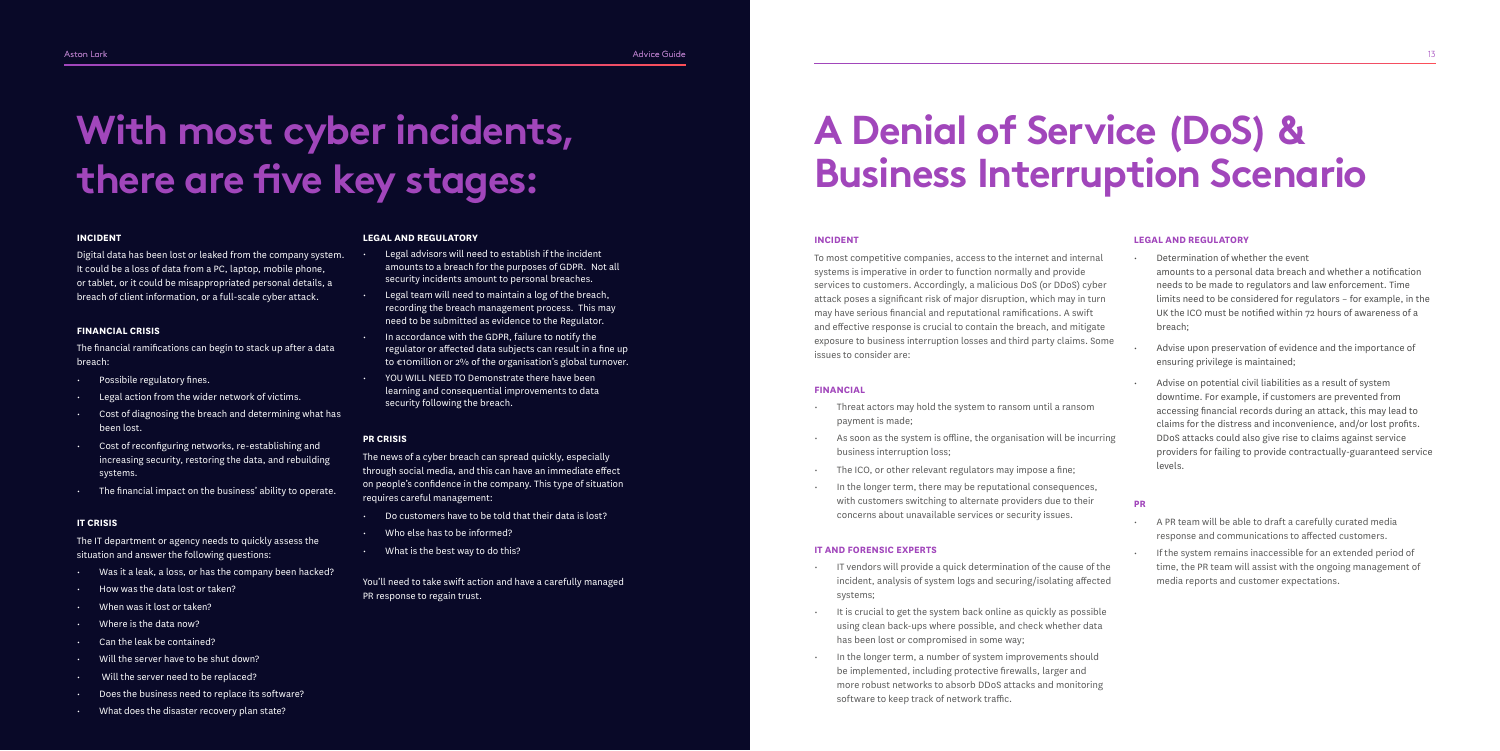**CONTRACTOR CONTRACTOR** 

erroring design

**Pacific Art Service** 

**Provident Adecompanies' >** 



As with most types of 'incidents', the initial preperations aren't necessarily what cause the issue - it's the consequential costs that flow from the incident. For example, if you were to purchase just property insurance, then your premises, its contents, and your stock would be covered in the event of a catastrophic fire. But what about the financial impact of not being able to trade while the building is being rebuilt and your stock is being replaced?

This is why most businesses will also purchase Business Interruption insurance to cover their losses during the period in which they are unable to trade.

**Businesses need to use the same rationale when considering the financial impact of a cyber attack.**

# **The potential fallout**

Should you be the victim of a cyber attack, valuing your data would only be a part of the overall cost that your business could face. In both the short-term and the long-term, the damage to your company could be much more serious and wide-ranging than you initially thought.

**If you're a small or medium-sized enterprise, there's around a 50% chance that you'll experience a cyber security breach.**

Source (pg 4) https://www.ncsc.gov.uk/content/files/protected\_files/guidance\_files/cyber\_security\_small\_business\_guide\_1.3..pdf assuming it it. siciana il colori @ 1777). 310.044 Historicans Lest, au, ad, spilled **New Water Video FL. Fair wrights like** tive bilght (1) caler: 1977; fort-directoring AUTO ABSOLUTION CONTACT sertical-allest baseline;

**CALIFORNIA LONGIA** 

wegin thirt (1012)

 $-1$ 

Horse ration 250s.  $4.044$ First Vibri AIN (Separture)

Teld internation D.T. tarior: pulstery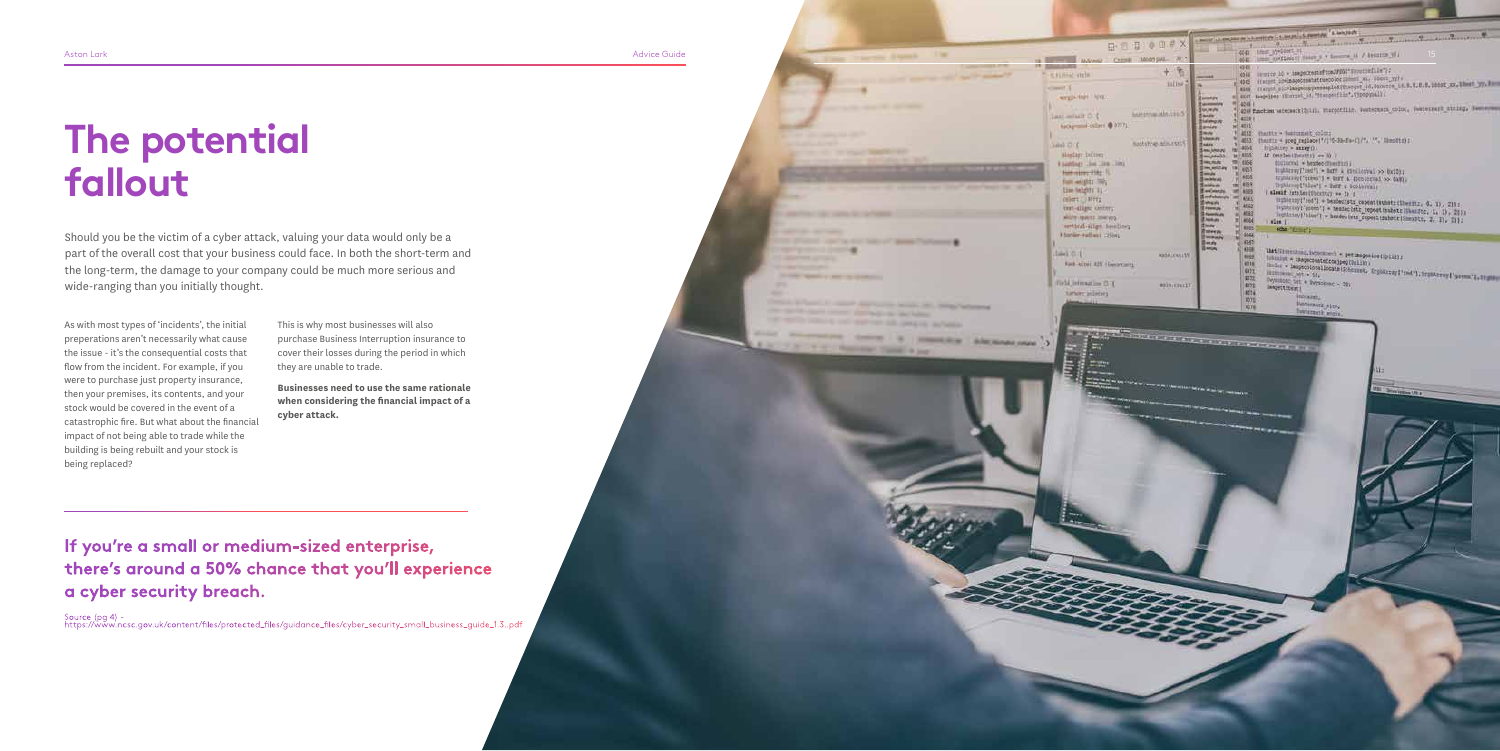# **Breach Scenario**



### **THIRD PARTY CLAIMS FROM CUSTOMERS**

INDICATIVE EXPOSURE: £200,000 OVER A 5 YEAR TIME FRAME

There are many different ways a cyber attack can affect your business, and the impact will depend upon the severity of the incident. Whilst the above example represents the type of losses a business could suffer, those losses could be smaller, or a great deal larger. Many of the costs which arise in the aftermath of a breach are hidden, or intangible. Initial response costs (such as legal, IT and PR) are incurred immediately and are of crucial importance to comply with regulatory requirements. Other costs may take years to unfold as the true effects of business interruption reverberates over time, and legal costs will increase as stolen data is used against the company or third party claims start to materialise. With this in mind, the importance of understanding what is at stake is of paramount importance to

stakeholders of your business.

£200,000 OVER A 5 YEAR TIMEFRAME

JobChamp is a fictional online start-up recruitment agent. They are a subscription-based service, and use social media to target customers. JobChamp have experienced rapid growth: they have 100,000 customers on their database and a turnover of £5m per year.

Imagine that JobChamp have discovered that hackers have accessed their customer database and stolen all 100,000 customer details (including names, email staff addresses and financial/salary information).

Who will they need to help with the fallout, and how much will it cost them?

£660,000

## **TOTAL COST TO JOBCHAMP**

This is before regulatory fines or sanctions are considered, which can be up to 4% of annual turnover, or Euro 20m under the GDPR.

INDICATIVE TOTAL COST / EXPOSURE: £660,000 PLUS VAT

Source: Indicative figures provided by Kennedys Law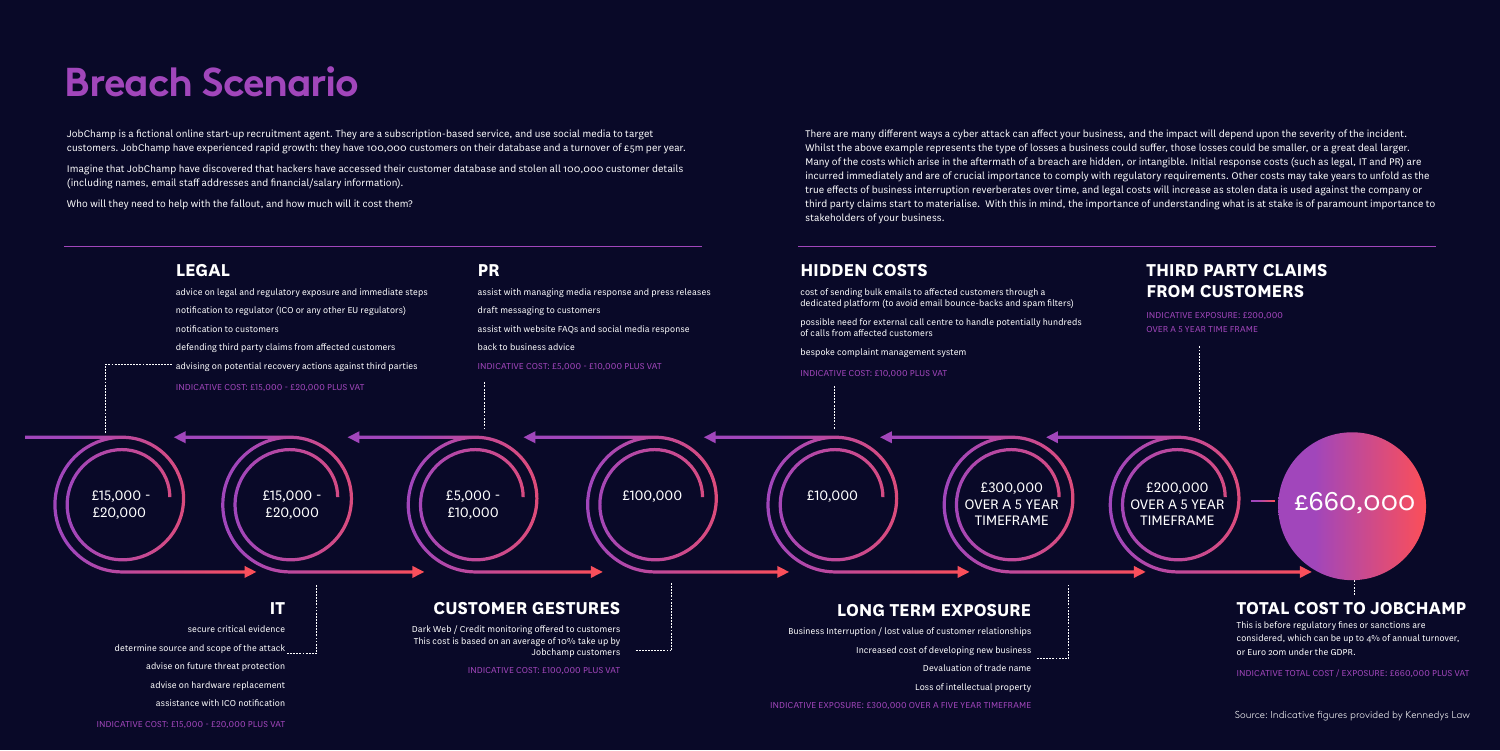Aston Lark Advice Guide 19

# **Effective solutions**

#### **CRISIS MANAGEMENT AND NOTIFICATION COSTS**

Sometimes the consequential losses can far outweigh the cost of fixing the initial problem.When a network or cyber incident occurs, it can have a devastating effect on the reputation of your business and the confidence of your customers. This, of course, needs to be carefully managed.

The initial investigation into what happened and how may necessitate the specialist services of a forensic expert to understand. Your business may then need to notify any individuals whose data may have been breached, which all comes at a cost.

#### **BUSINESS INCOME AND EXTRA EXPENSES**

In the event of a cyber 'incident', this cover ensures that your business can survive the impact of the loss of revenue as a direct result of failure of its systems.

### **DATA COVER**

Loss of data is not only a third-party issue. While there are financial consequences that you may face following a breach, there are also first-party costs which need to be considered.

**First party Marking WITH THE UK'S TOP CYBER LIABILITY INSURERS** Being a "whole of market" broker, we have full access to the leading Cyber Liability Insurers in the UK, to include Hiscox Insurance Company Ltd, CFC Underwriting Ltd, Chubb European Group Ltd and AIG Europe UK Ltd.

> Most policies will cover the costs associated with the inability to access, or loss of, data as a result of a network security breach or unauthorised use of IT system by a disgruntled employee, a virus, or even simply human error or IT malfunction.

Data Cover typically includes the cost to reinstate the data.

#### **HARDWARE COVER**

Physical loss/damage to computer hardware.

### **PRIVACY BREACH**

Liability arising from such breaches.

#### **VIRUS TRANSMISSION**

The transmission of a virus to a Third Party can have the same effect on their IT systems, triggering a claim for damages.

#### **INADVERTENT ACTS**

Liability for damages due to activities perpetrated through a business's IT systems.

#### **COPYRIGHT**

Inadvertent infringment on another business' or person's copyright.

There are two categories of exposure: first party exposure, which relate to your company's own incurred costs, and third-party exposure, which are the costs you incur from the wider effect of the fallout.

Premiums can start at £500 for a £1M limit subject to completion of a onepage proposal form.

## **And a real cost solution**

Even though Cyber Insurance is relatively new to the UK, it's not a new type of coverage. As with any market environments a range of choices is good for businesses.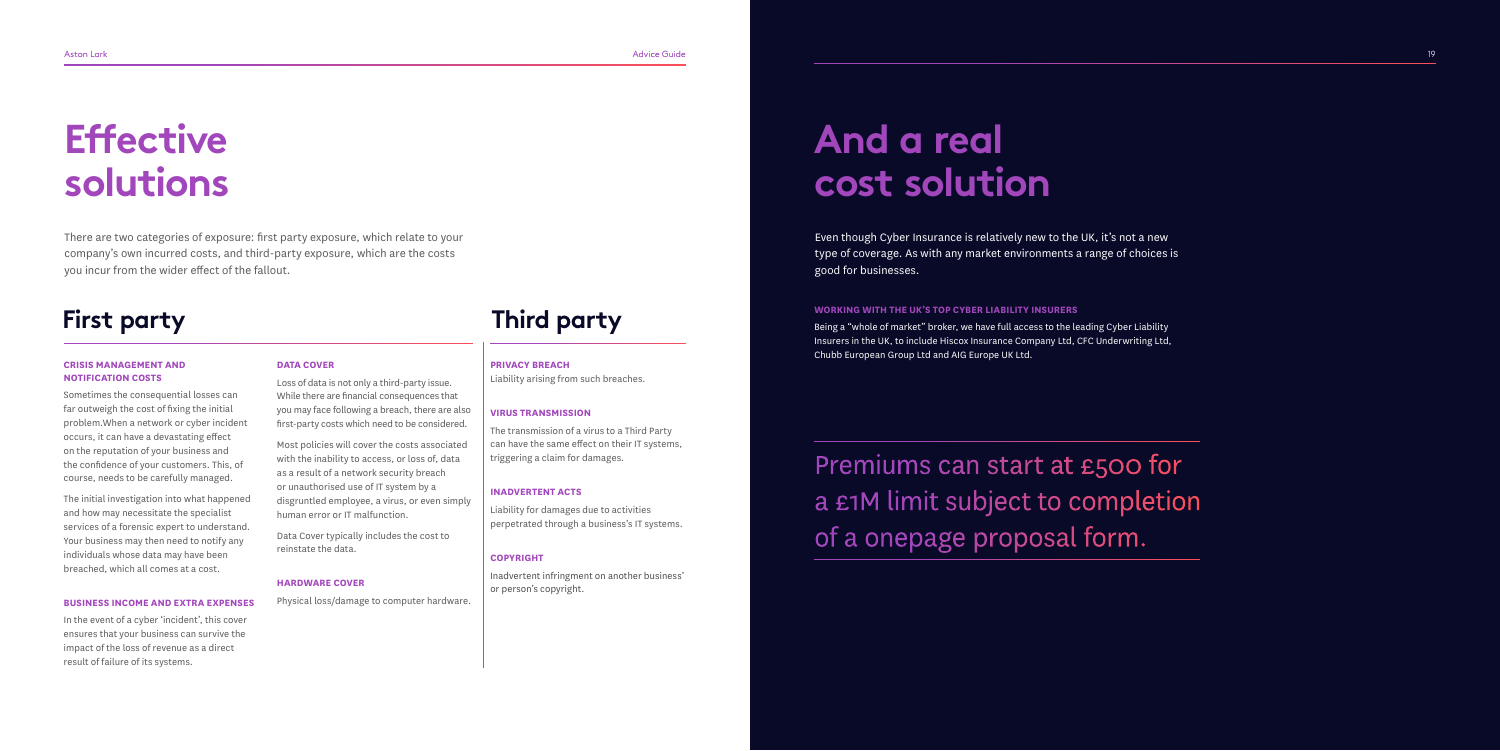# **Frequently Asked Questions**

#### **WON'T OUR OTHER INSURANCES COVER US?**

While it's true that policies such as Professional Indemnity and Crime offer an element of cyber cover, they only offer minimal protection compared to a true Cyber Liability policy.

For instance, the main purpose of **Professional Indemnity is to protect you** against the consequences of a wrongful act. In other words, it is there to protect you if you do something wrong. However, a lot of the exposures and risks faced with cyber crimes are not the fault of one individual, and therefore a Professional Indemnity policy wouldn't respond.

Professional Indemnity is also mainly a third party policy that is more concerned with post-loss costs (the costs of defence for example). A lot of the costs associated with a cyber incident are investigation costs associated with trying to understand what has happened, when it happened, and how.

Unlike a Cyber Liability policy, a Professional Indemnity policy won't cover first-party losses, such as damage to hardware and software.

In the event of a cyber breach, a Professional Indemnity policy also won't cover notification costs (these are the costs of a breach consultant to advise whether or not the business needs to notify its clients as well as the costs of actually notifying individuals).

In short, if we were to compare a cyber incident to a house fire, using a Professional Indemnity policy to respond would be like using a watering can.

#### **WHAT IF WE HAVE A ROBUST SOLUTION?**

No company is safe from a data breach, irrespective of security standards. It's practically impossible to negate all internal and external threats. A lot of claims come from human employee errors.

#### **WHAT IF WE OUTSOURCE OUR SECURITY?**

More companies outsource elements of data storage to Cloud and other third-party platforms. The security standards of any company to whom you outsource data must be vetted to ensure they maintain approved requirements, particularly as the nature of their activity and the volume of data they store makes them an attractive target. Regardless of the contract the outsourcing company will not be held responsible.

#### **WHAT IF WE'RE NOT IN A TARGETED INDUSTRY?**

You may think this to be true but cyber criminals are opportunists and will attack any easy targets. You may also be open to attacks by employees or even competitors. Also, criminals often use 'non-targeted' organisations as a backdoor entry to a larger, more desirable target.

We realise that every business is different. This is why we tailor everything we do to your individual requirements. However, here are the most common questions we get asked.

#### **WON'T THE COST OF THIS COVER BE HIGH?**

As highlighted on page 19 premiums can be modest in comparison to the potential cost of cyber incident. Premiums can start at £500 for a £1M limit.

#### **WHAT IF WE'RE NOT SUBJECT TO REGULATION?**

Regulation only represents a single cost of a cyber breach. Organisations have a responsibility to their clients to keep their data as secure as stipulated under GDPR. Also, the reputational harm of a data breach can out-price any regulatory cost associated with a data breach. Even without regulation, industries (such as the payment card industry) can, and do, issue rigorous fines. Everyone is subject to GDPR, even if only handling employee data

#### **ARE WE TOO SMALL TO WORRY ABOUT CYBER CRIME?**

As the large organisations continue to enhance their security infrastructures, criminals have started to look for smaller 'easier' targets. The dangers are therefore not restricted to FTSE 250 companies. Smaller organisations might not have the resources for effective security to prevent a loss, or for effective recovery strategies after a loss.

#### **WE'VE NEVER HAD A CYBER BREACH IS THIS COVER REALLY FOR US?**

Although the majority of businesses have not had a claim, the environment has changed and will change even further in the near future.

Companies are more susceptible to cyber threats than ever before. Future legislation is likely to augment current industry standards, suggesting that the financial and operational effects of a data breach will become more onerous for organisations that have suffered or contributed to a breach.

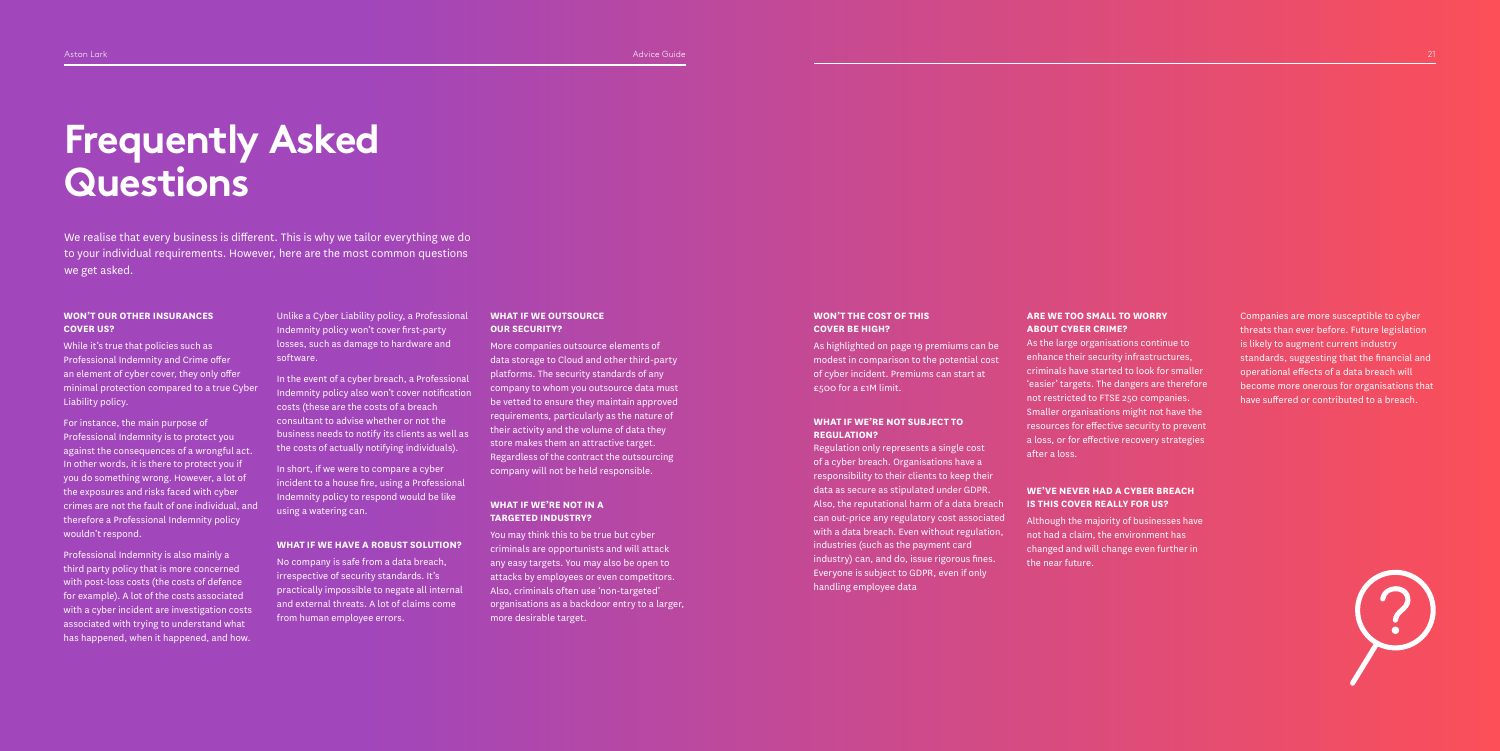### **CLAIM 1: SOCIAL MEDIA CONTENT**

A charity was sued for social media content posted by an employee.

Understanding that social media was becoming key in fundraising and gaining awareness for their organisation, a UK-based charity's marketing department became very active on several networks including Twitter, YouTube, and Facebook. It also actively encouraged their employees to post content on these networks.

Even though the charity had a fairly stringent social media policy in place, one of its employees posted defamatory content out of hours about a rival charity. The comment led to a defamation claim against the organisation.

#### **COVER RESPONSE**

Some policies not only include content posted during the course of regular hours, but also content disseminated after hours and even for non-business related activities.



### **CLAIM 2: ONLINE RETAILER'S SITE CRASHES AT CHRISTMAS**

For an online retailer, the weeks before Christmas are some of the most crucial in meeting income goals for the year. In fact, one online retailer who specialised in gadgets took over 40% of its annual income during the months of November and December.

To illustrate how we can help your business to protect itself from the effects of cyber crime, we have included the following real-world examples. They show just how much damage cyber crime can cause.



When the gadget retailer's website was brought down for an extended period of time due to a Distributed Denial of Service attack (DDoS), just three weeks before Christmas, the system downtime resulted in a much larger percentage of annual earnings being lost than there would have been for the same amount of time at any other point in the year.

#### **COVER RESPONSE**

Some policies not only include business interruption or loss of business income, they additionally provide this cover on an adjusted basis, ensuring that the level of cover under the policy matches clients' fluctuating needs.



### **CLAIM 3: HUMAN ERROR**

Many businesses don't think they need cyber insurance because they have good IT security in place. But it's people who are often the weakest link.

A law firm was tricked into transferring money to fraudsters following an email purporting to be from Microsoft. An employee clicked on a link which took them to what appeared to be a legitimate looking webpage and entered their credentials, providing their login details to a fraudster. This allowed the fraudster to monitor communication and gather confidential data including details on an imminent property transaction. A fake email was sent providing the seller with wire instructions and the money was transferred to the fraudster's account.

#### **COVER RESPONSE**

Some cyber policies provide crime coverage to protect against losses such as this.



## **Examples of claims**

### **CLAIM 4: BREACH OF COMMERCIAL CONFIDENTIALITY**

As part of a tender for business, a supplier sent its price list to an engineering firm. The list was subsequently forwarded, inadvertently, to a rival of the original supplier.

Once in possession of the list, the competitor was able to undercut the supplier's prices in order to win business.

The supplier therefore brought legal proceedings for loss of future earnings against the engineering firm.

#### **COVER RESPONSE**

Due to the loss emanating from a cyber 'act' or 'incident', the engineering firm's Commercial Combined could not respond (due to a E-Risk exclusion) and therefore the loss fell under the Cyber Liability policy.

A Cyber Policy can cover the legal expenses and the cost of settlement.



### **CLAIM 5: ROGUE EMPLOYEE**

An employee of a large consumer reporting agency stole the personal information of a number of clients to sell on to other parties.

#### **COVER RESPONSE**

- Costs of forensic experts to establish what Data was stolen and from which individuals.
- Costs of notifying the individuals concerned.
- Costs of credit monitoring for the affected individuals to make sure they suffered no ongoing losses after the information theft.
- Costs of a legal breach coach to prepare the business for investigation.
- business in the ensuing legal action.
- against the business.



- Costs of representing and defending the
- Costs of damages that were awarded

### **CLAIM 6: HACKING**

A payment card processor's system is hacked and the credit card data it holds is compromised.

### **COVER RESPONSE**

- Costs of forensic experts to establish what data was stolen from which individuals.
- Costs of notifying the individuals concerned.
- Costs of credit monitoring for the affected individuals to make sure they suffered no ongoing losses after the information theft.
- Costs of a legal breach coach to prepare the business for investigation.
- Costs of PR consultancy to advise and guide the firm with its external media communications about the event.
- Costs of professional representation or the investigation by the payment card industry.
- Costs of representing and defending the business in the ensuing legal action.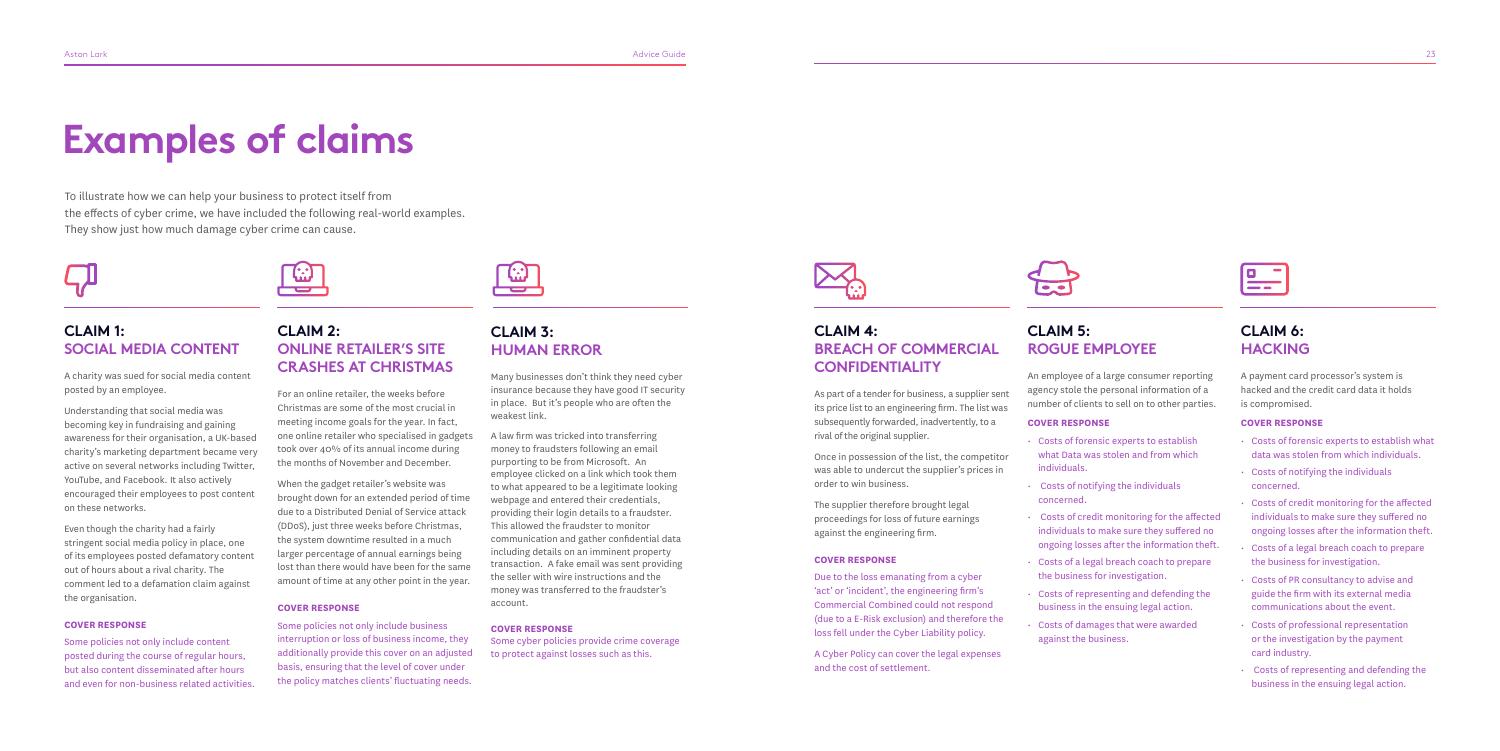

### **THE COST OF A CYBER ATTACK SHOULD NEVER BE UNDERESTIMATED**

With the average cost of the worst security breach for small organisations being between £35,000 and £65,000, companies are being urged to take the threat of cyber attacks more seriously. Armed with the information in this document, you should be able to start the process of making an informed decision on how best to protect your digital assets.

While the IT security of your business will form a solid front-line defence, thought still needs to be given to how to protect your business should this fail.

### **THE VALUE OF CYBER RISK INSURANCE**

Only a cyber Insurance policy can significantly mitigate the financial impact to your business in the event of a significant cyber breach occurring.

## **In short**

Cyberspace has made life and business easier, but with that added ease come new risks to mitigate and challenges to overcome.

Once you are aware of the dangers of cyber crime, your business needs to quantify the possible financial impact should it be the unfortunate victim of an attack. As we keep

saying, no business is safe from cyber crime.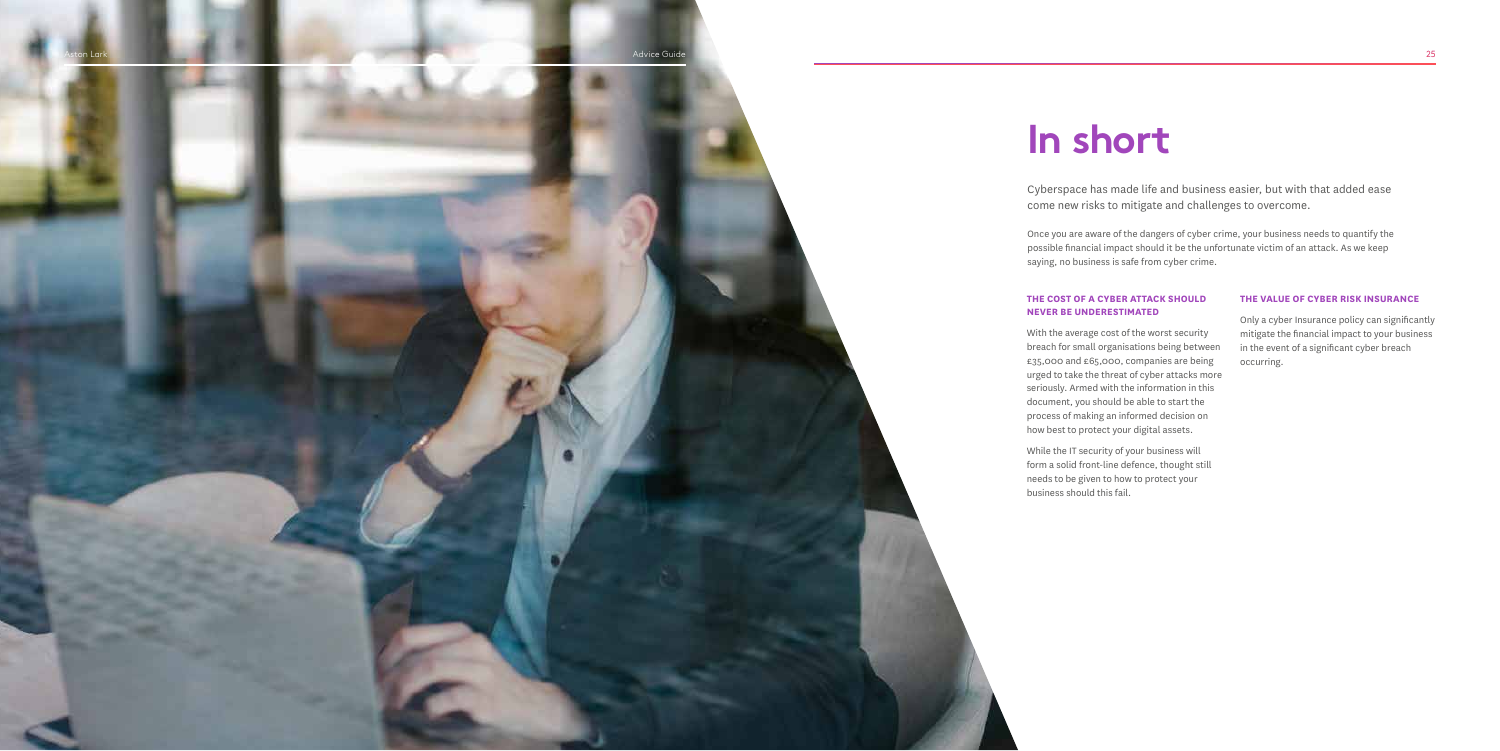Aston Lark Advice Guide Advice Guide Advice Guide Advice Guide Advice Guide Advice Guide Advice Guide Advice Guide

di to be guarako

At Aston Lark, we work across all commercial sectors, and a wide range of specialisms in areas such as Motor Trade, Haulage, Construction and Film & Media. We have an Employee Benefits team who will work with you to implement a suitable benefits package that aligns with both your budget and your staff profile. We have a dedicated in-house claims team on hand when you need us the most, and an awardwinning Private Clients division providing expert guidance for individuals.

We pride ourselves on our integrity, our experience and our commitment to always deliver. We are proud to be recognised for our ethical good practice, the pursuit of excellence, and for achieving the highest standards for our clients. By getting to know you, we understand you better, and while insurance can be complex, we aim to make things simple and clear. What matters to you, matters to us.

> If you're interested in learning more about how to fight cyber crime, you can find more information on our website.

We're proud to be one of the top five independent Chartered Insurance Brokers in the country, with over 700 staff in 21 regional locations. Trusted by over 100,000 clients across the UK, our services are wide-ranging, but our customer service is always personal. We treat everyone as an individual, paying close attention to the smallest detail.

# **Your world is our focus**

## astonlark.com/cyber

## **Call us on 020 3846 5274**